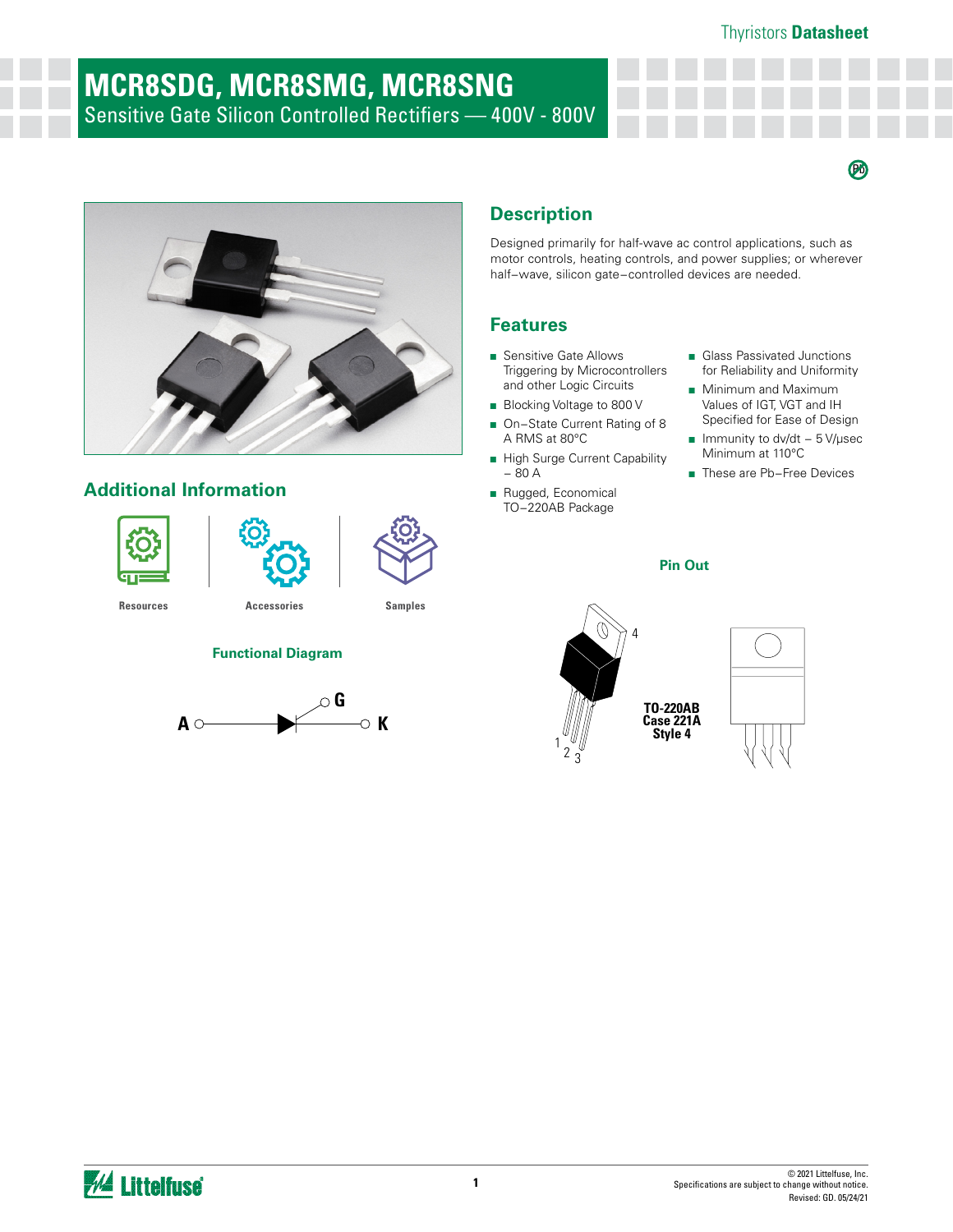#### **Maximum Ratings** (T<sub>J</sub> = 25°C unless otherwise noted)

| Rating                                                                                                               |                               | Symbol                         | Value             | Unit   |
|----------------------------------------------------------------------------------------------------------------------|-------------------------------|--------------------------------|-------------------|--------|
| Peak Repetitive Off-State Voltage (Note 1)<br>(- 40 to 110°C, Sine Wave, 50 to 60 Hz, Gate Open)                     | MCR8SDG<br>MCR8SMG<br>MCR8SNG | $V_{DRM'}$<br>$\rm V_{_{RRM}}$ | 400<br>600<br>800 | $\vee$ |
| On-State RMS Current (180 $^{\circ}$ Conduction Angles; T <sub>c</sub> = 80 $^{\circ}$ C)                            |                               | <sup>1</sup> T (RMS)           | 8.0               | A      |
| Peak Non-Repetitive Surge Current<br>$(1/2 \text{ Cycle}, \text{Sine Wave } 60 \text{ Hz}, T = 110^{\circ}\text{C})$ | $I_{TSM}$                     | -80                            | $\overline{A}$    |        |
| Circuit Fusing Consideration ( $t = 8.33$ ms)                                                                        | $12$ t                        | 26.5                           | $A2$ sec          |        |
| Forward Peak Gate Power (Pulse Width $\leq 10$ µsec, T <sub>c</sub> = 80°C)                                          | $P_{GM}$                      | 5.0                            | W                 |        |
| Forward Average Gate Power (t = 8.3 msec, $T_c = 80^{\circ}$ C)                                                      | $P_{GM (AV)}$                 | 0.5                            | W                 |        |
| Forward Peak Gate Current (Pulse Width $\leq$ 10 µsec, T <sub>c</sub> = 80°C)                                        | $I_{GMI}$                     | 2.0                            | $\overline{A}$    |        |
| Operating Junction Temperature Range                                                                                 | $T_{\rm d}$                   | -40 to 110                     | °C                |        |
| Storage Temperature Range                                                                                            | $T_{\text{stg}}$              | -40 to 150                     | $^{\circ}C$       |        |

Stresses exceeding Maximum Ratings may damage the device. Maximum Ratings are stress ratings only. Functional operation above the Recommended Operating Conditions is not implied. Extended exposure to stresses above the

Recommended Operating Conditions may affect device reliability.<br>1. V<sub>ises d</sub>and Y<sub>ises</sub> for all types can be applied on a continuous basis. Ratings apply for zero or negative gate voltage; however, positive gate voltage sh

#### **Thermal Characteristics**

| Rating                                                                           | Symbol           | Value | Unit    |
|----------------------------------------------------------------------------------|------------------|-------|---------|
| Thermal Resistance, Junction-to-Case                                             | $R_{\rm{soc}}$   | 2.2   | °C/W    |
| Thermal Resistance, Junction-to-Ambient                                          | $R_{\rm g_{JA}}$ | 62.5  |         |
| Maximum Lead Temperature for Soldering Purposes 1/8" from Case for<br>10 Seconds |                  | 260   | $\circ$ |

### **Electrical Characteristics - OFF** (T<sub>J</sub> = 25°C unless otherwise noted)

| <b>Characteristic</b>                                                      |                     | <b>Symbol</b>    | Min | Tvp                      | <b>Max</b> | Unit |
|----------------------------------------------------------------------------|---------------------|------------------|-----|--------------------------|------------|------|
| Peak Repetitive Forward or Reverse Blocking Current (Note 3)               | $=25^{\circ}$ C     | DRM'             |     |                          |            |      |
| $V_{AK}$ = Rated $V_{DRM}$ or $V_{RRM}$ , R <sub>GK</sub> = 1.0 k $\Omega$ | $T = 110^{\circ}$ C | RRM <sup>'</sup> | $-$ | $\overline{\phantom{a}}$ | 500        | μA   |

### **Electrical Characteristics - ON** (T<sub>J</sub> = 25°C unless otherwise noted; Electricals apply in both directions)

| <b>Characteristic</b>                                                             |                                           | Symbol          | <b>Min</b>               | <b>Typ</b>               | <b>Max</b>               | Unit |
|-----------------------------------------------------------------------------------|-------------------------------------------|-----------------|--------------------------|--------------------------|--------------------------|------|
| Peak Forward On-State Voltage (Note 2) $(I_{\tau_{M}} = 16 \text{ A})$            |                                           | $V_{TM}$        | $\overline{\phantom{a}}$ | $\overline{\phantom{a}}$ | 1.8                      | V    |
| Gate Trigger Current (Continuous dc) (Note 4)<br>$(V_p = 12 V; R_i = 100 \Omega)$ |                                           | $n_{\text{GT}}$ | 5.0                      | 25                       | 200                      | μA   |
| Holding Current (Note 3)<br>$(Vn = 12 V,$ Gate Open, Initiating Current = 200 mA) |                                           | ιн              | $\overline{\phantom{0}}$ | 0.5                      | 6.0                      | mA   |
| Latch Current (Note 4) ( $V_p = 12$ V, $I_q = 200$ $\mu$ A)                       |                                           |                 | $\overline{\phantom{a}}$ | 0.6                      | 8.0                      | mA   |
| Gate Trigger Voltage (Continuous dc) $(V_p = 12 V, R_1 = 100 \Omega)$             | $T_{\parallel} = 25^{\circ}C_{\parallel}$ |                 | 0.3                      | 0.65                     | 1.0                      | V    |
| (Note 4)                                                                          | $T = -40^{\circ}C$                        | $V_{GT}$        | $\overline{\phantom{0}}$ | $\overline{\phantom{a}}$ | 1.5                      |      |
| Gate Non-Trigger Voltage<br>$(V_{p} = 12 V, R_{i} = 100 \Omega)$                  | $T_{1} = 110^{\circ}C$                    | $V_{GD}$        | 0.2                      | $\overline{\phantom{0}}$ | $\overline{\phantom{0}}$ |      |

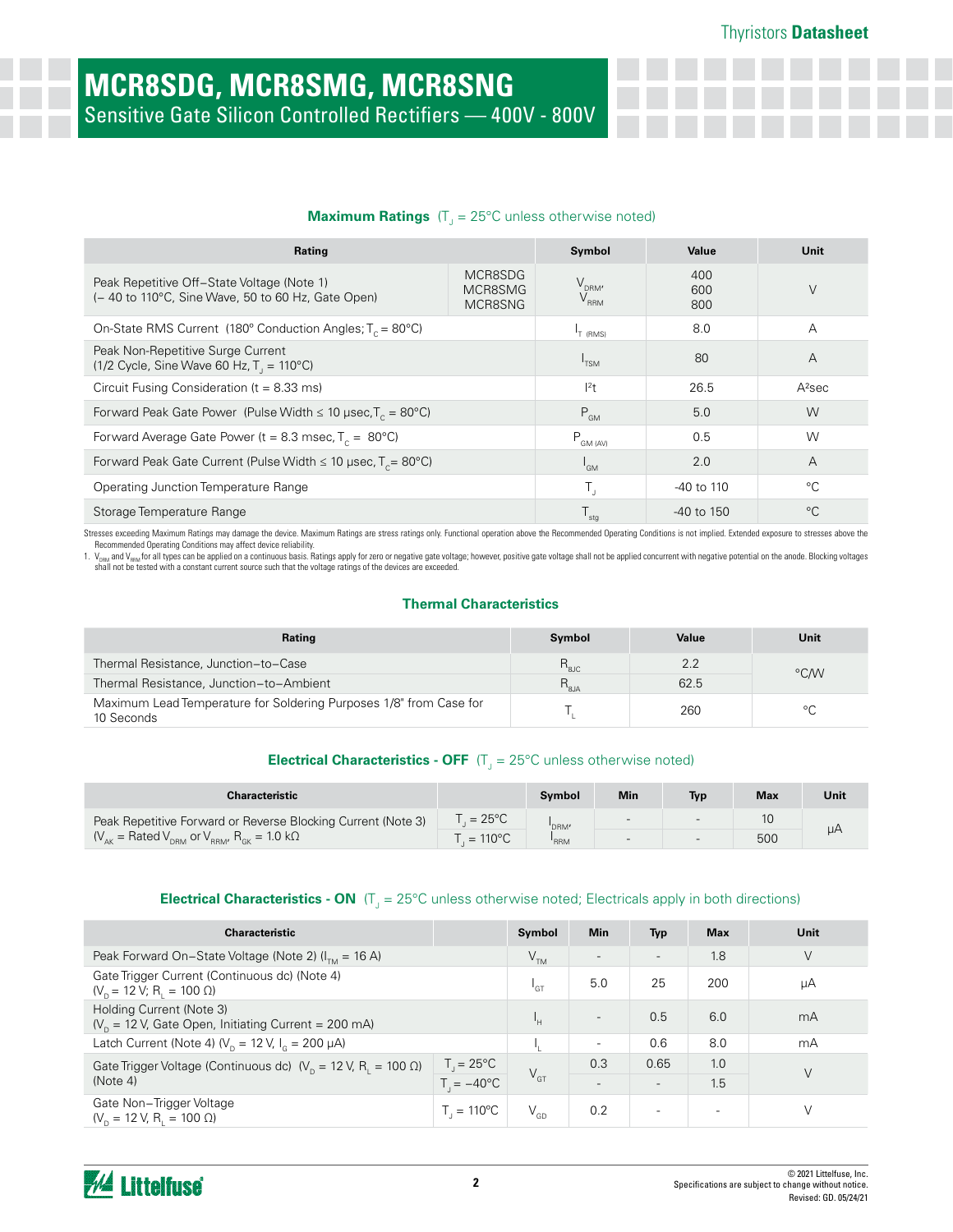# **MCR8SDG, MCR8SMG, MCR8SNG** Sensitive Gate Silicon Controlled Rectifiers — 400V - 800V

#### **Dynamic Characteristics**

| Characteristic                                                                                                                                          | Symbol | <b>Min</b>               | Typ | <b>Max</b> | Unit      |
|---------------------------------------------------------------------------------------------------------------------------------------------------------|--------|--------------------------|-----|------------|-----------|
| Critical Rate of Rise of Off-State Voltage<br>$(V_p = 67\% V_{pBM}$ , $R_{gK} = 1$ K $\Omega$ , $C_{gK} = 0.1$ µF, T <sub>1</sub> = 110 <sup>o</sup> C) | dv/dt  | 5.0                      | 15  |            | V/µs      |
| Critical Rate of Rise of On-State Current<br>(IPK = 50 A, Pw = 40 $\mu$ sec, diG/dt = 1 A/ $\mu$ sec, lgt = 10 mA                                       | di/dt  | $\overline{\phantom{m}}$ |     | 100        | $A/\mu s$ |

Product parametric performance is indicated in the Electrical Characteristics for the listed test conditions, unless otherwise noted. Product performance may not be indicated by the Electrical Characteristics if operated under different conditions.

2. Ratings apply for negative gate voltage or RGK = 1.0 kQ. Devices shall not have a positive gate voltage concurrently with a negative voltage on the anode. Devices should not be tested with a constant current source for forward and reverse blocking capability such that the voltage applied exceeds the rated blocking voltage.

3. Pulse Test; Pulse Width ≤ 2.0 msec, Duty Cycle ≤ 2%.

4. RGK current not included in measurements.

## **Voltage Current Characteristic of SCR**

| Symbol           | <b>Parameter</b>                          |
|------------------|-------------------------------------------|
| $\rm V_{_{DBM}}$ | Peak Repetitive Forward Off State Voltage |
| <b>DRM</b>       | Peak Forward Blocking Current             |
| $\rm V_{_{RRM}}$ | Peak Repetitive Reverse Off State Voltage |
| <b>RRM</b>       | Peak Reverse Blocking Current             |
|                  | Maximum On State Voltage                  |
| ۳                | <b>Holding Current</b>                    |





**Figure 1.** 

**Figure 2.**  On−State Power Dissipation

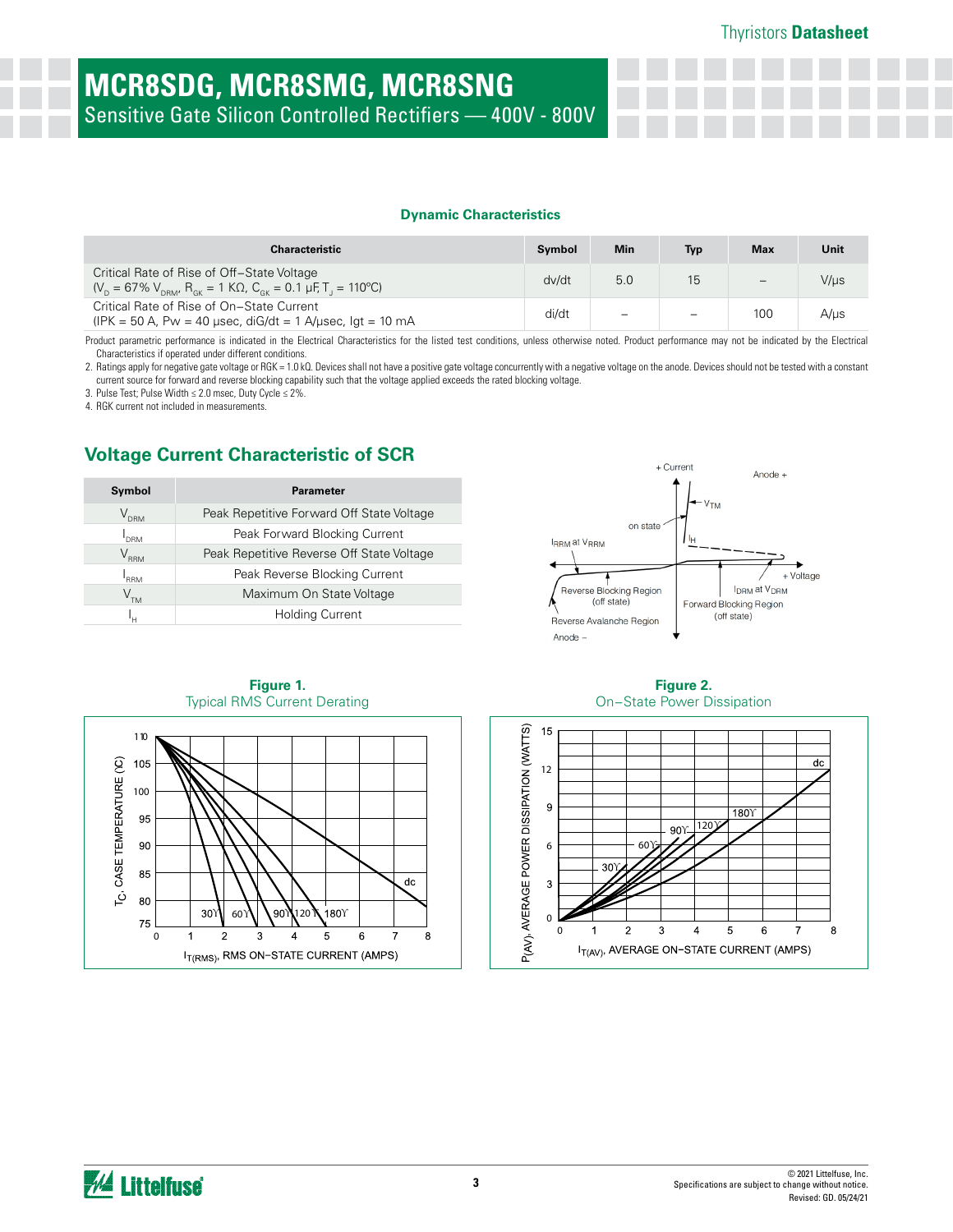## **MCR8SDG, MCR8SMG, MCR8SNG** Sensitive Gate Silicon Controlled Rectifiers — 400V - 800V



**Figure 5.** Typical Gate Trigger Current vs Junction Temperature



**Figure 7.**  Typical Holding Current vs Junction Temperature



Typical Gate Trigger Current vs Junction Temperature 100 GATE TRIGGER CURRENT (µA) 90 80 70 60 50 40 30 20 10  $0 -40$  $-25$  $-10$  $\,$  5  $\,$ 20  $35\,$ 50 65 80 95 110 TJ, JUNCTION TEMPERATURE (YC)

**Figure 4.** 

**Figure 6.**  Typical Gate Trigger Voltage vs Junction Temperature